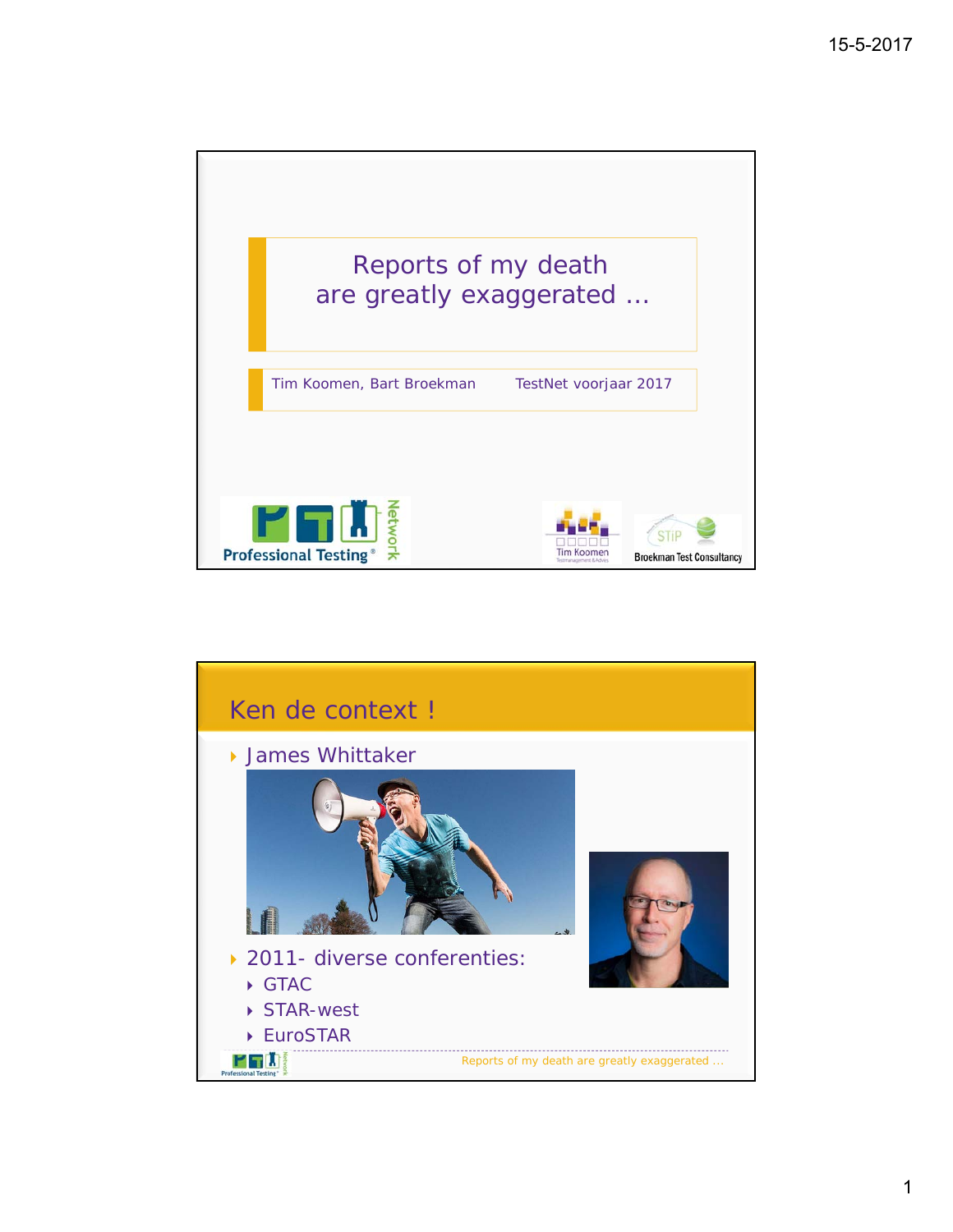## Reports of my death are greatly exaggerated ... Something's happening … Enkele recente titels van EuroSTAR en TestNet … Het einde van het beroep van tester

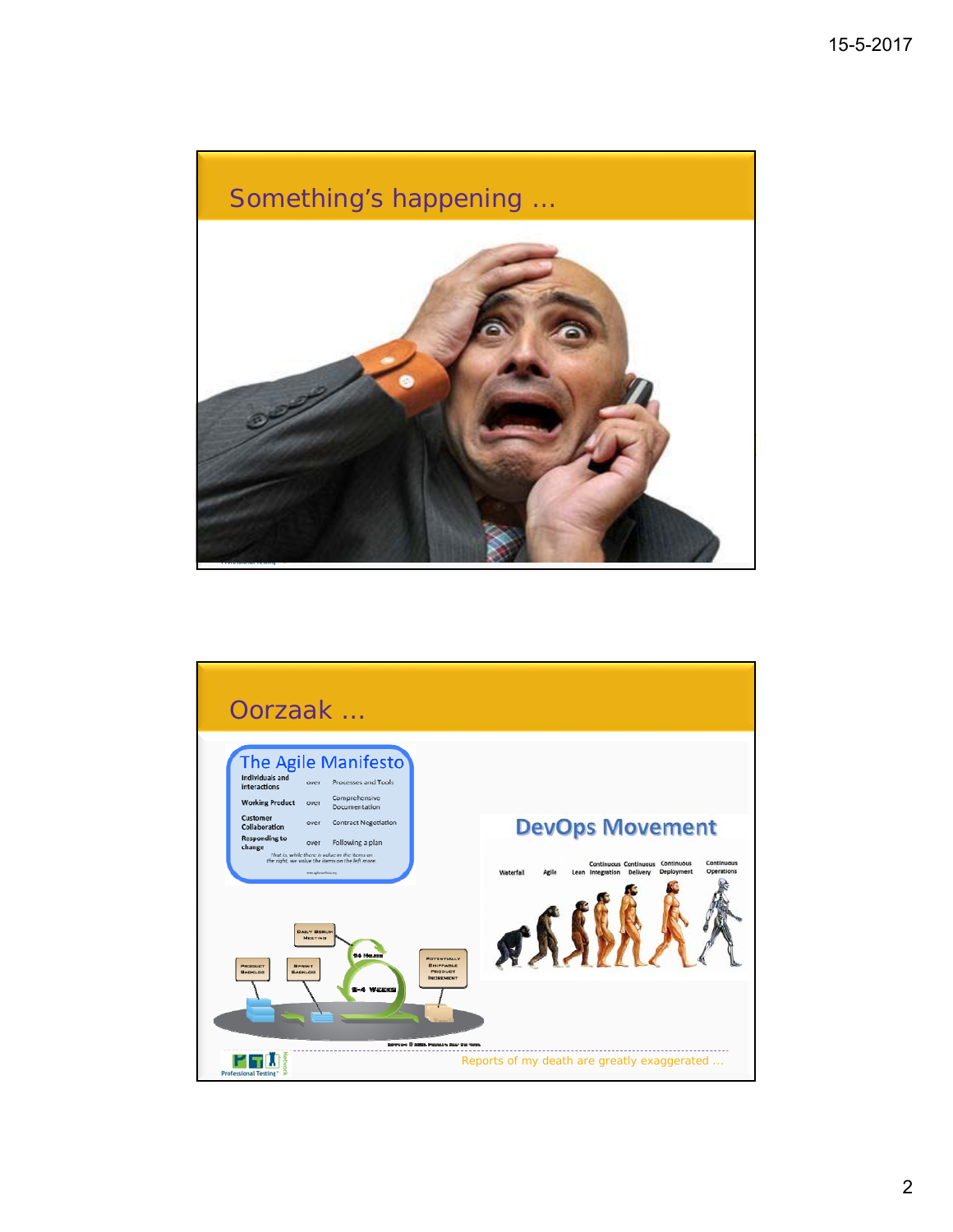

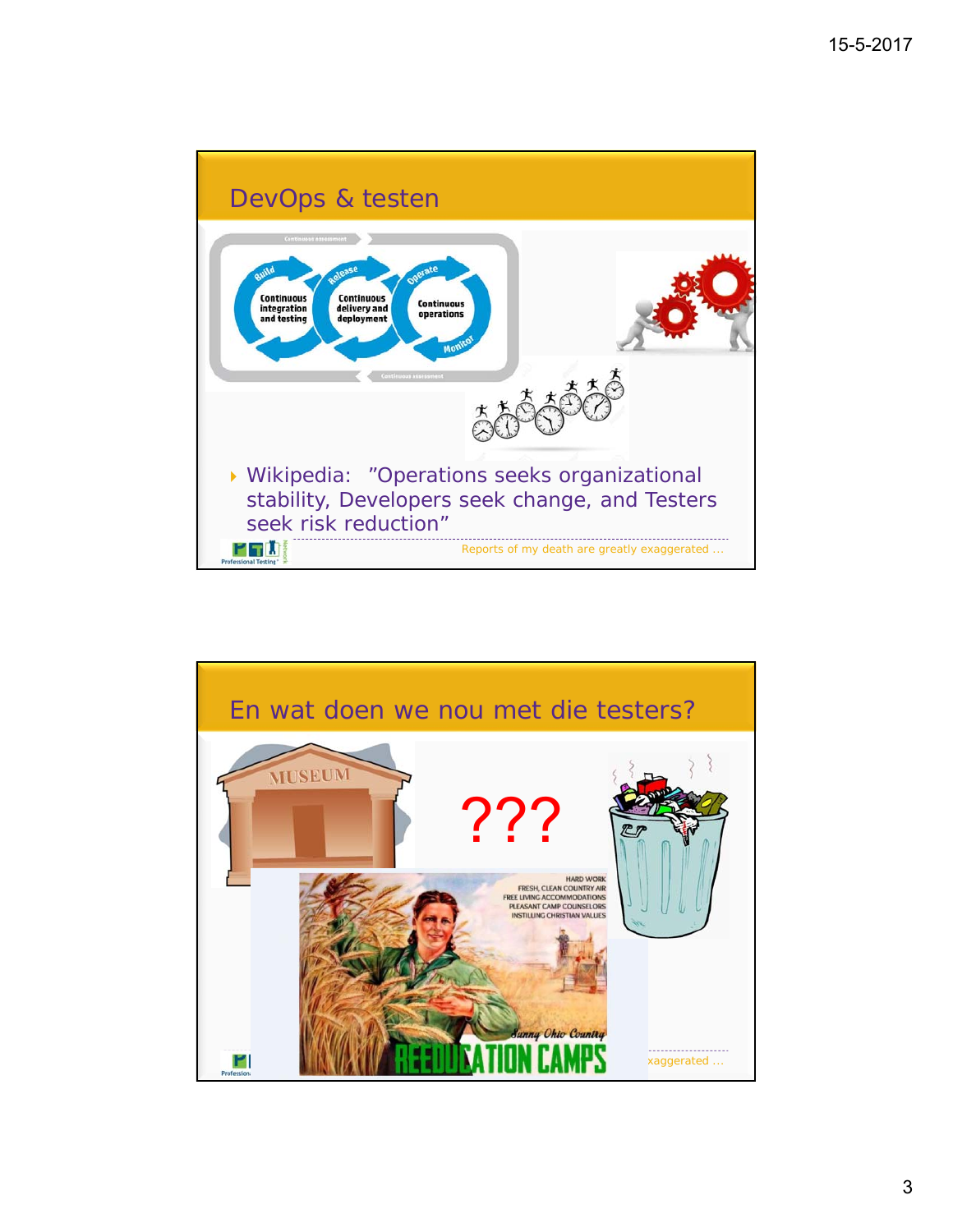## Change is inevitable. Change is constant.

Benjamin Disraeli

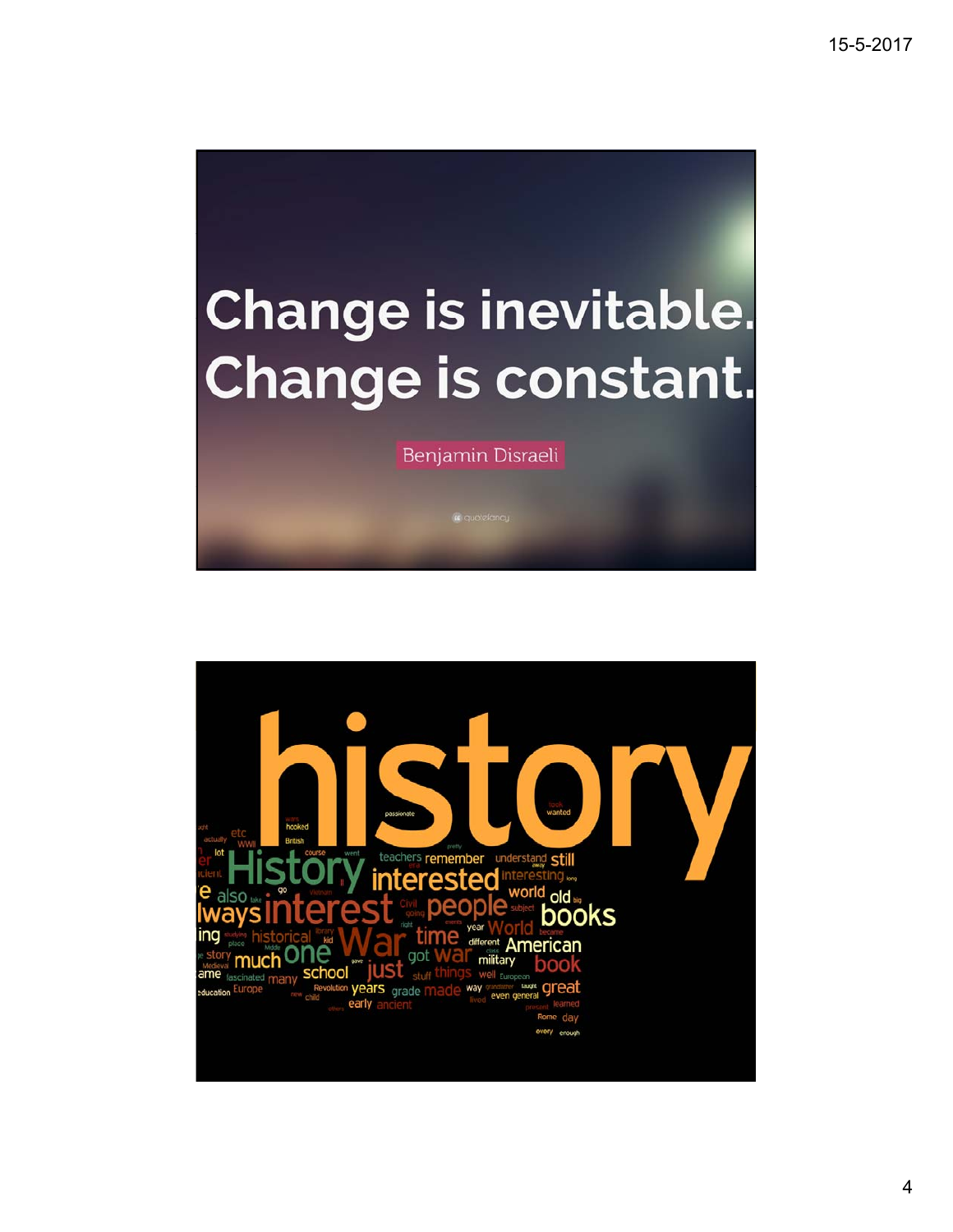

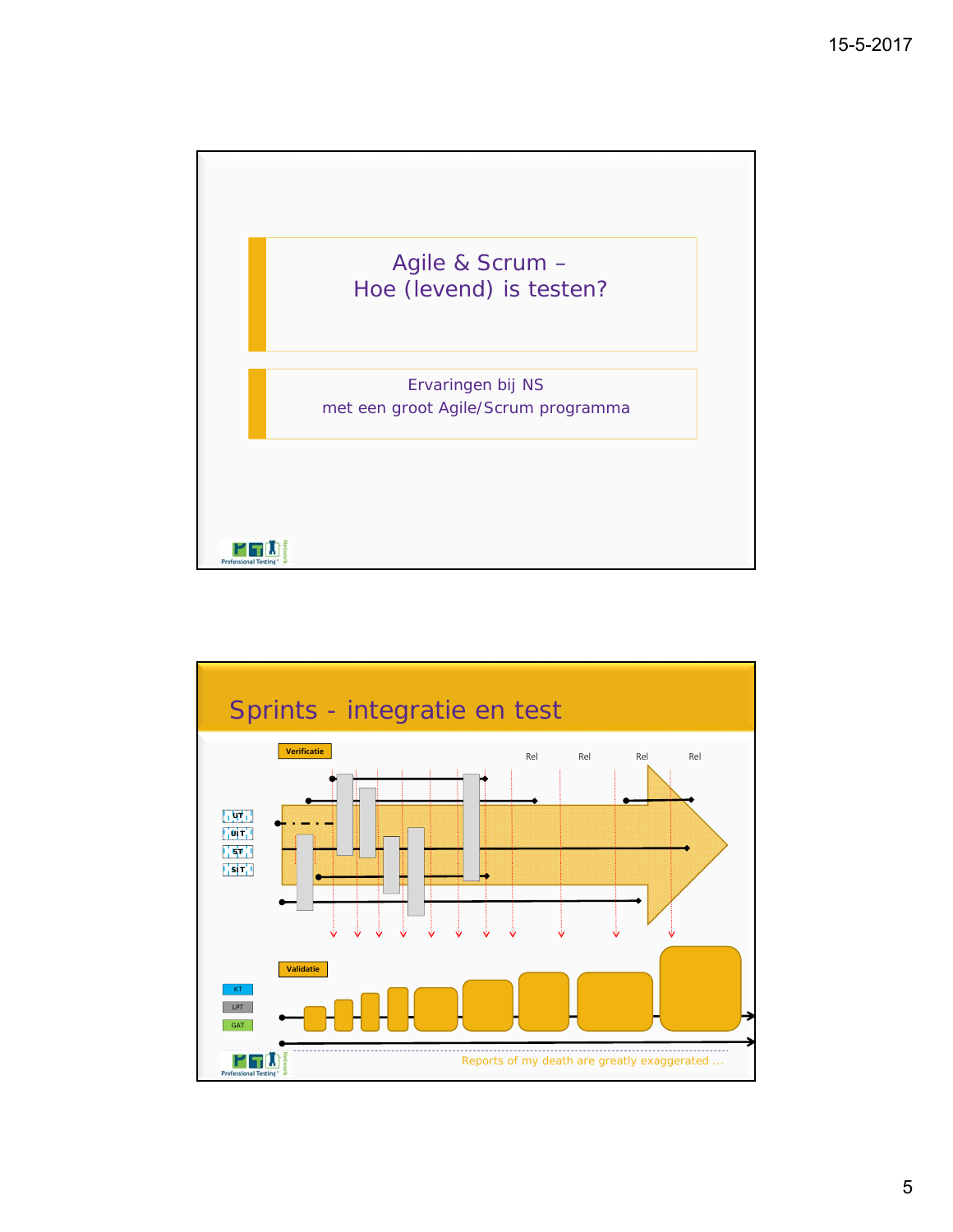

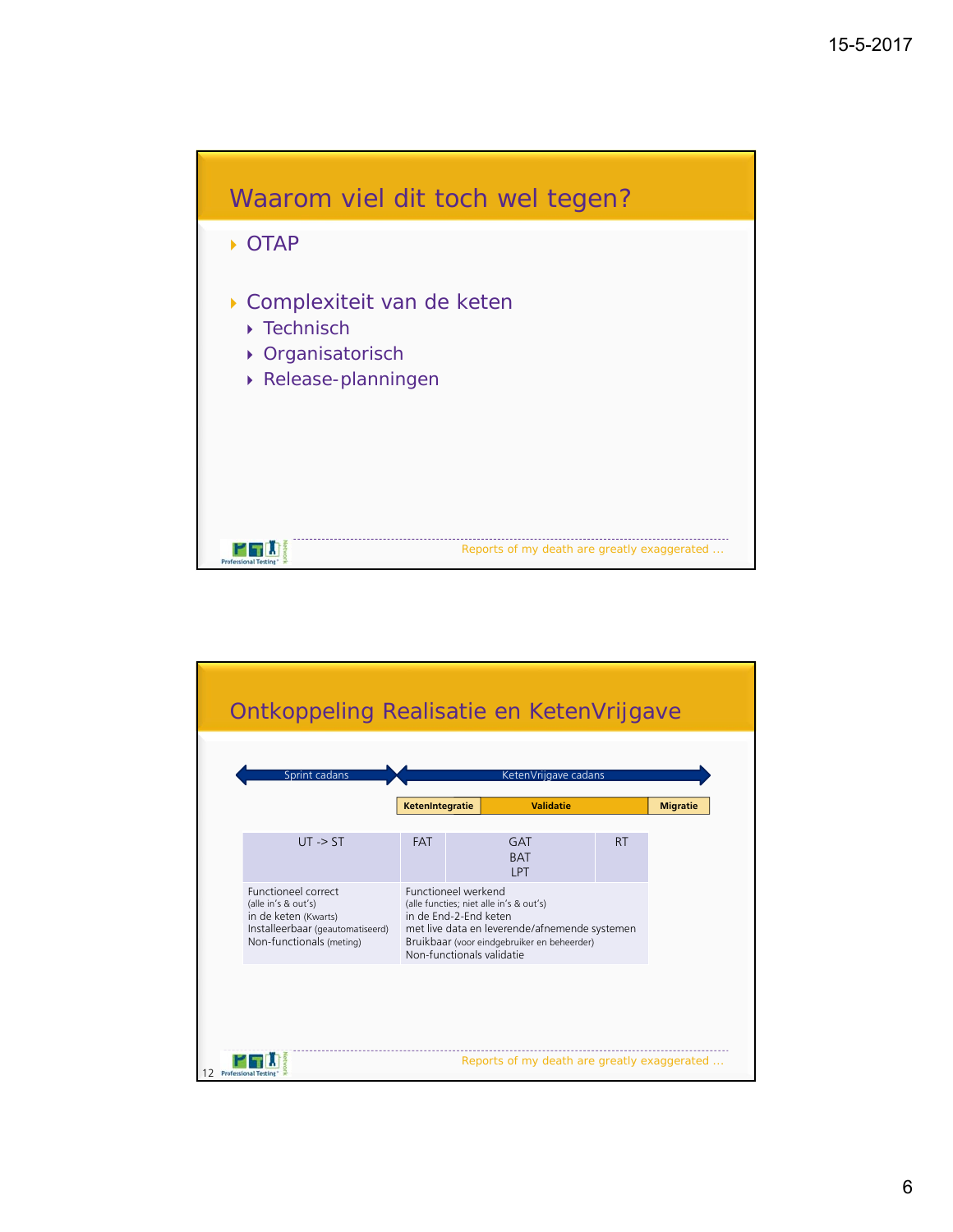

| KetenVrijgave: hierarchie in planning en aanpak                                                                        |                                  |                          |
|------------------------------------------------------------------------------------------------------------------------|----------------------------------|--------------------------|
| Testen & Vrijgave volgt de programma-planning en -strategie van het in productie nemen,<br>i.e. de migratie-strategie. |                                  |                          |
| <b>Niveau</b>                                                                                                          | Planning                         | <b>Risk based aanpak</b> |
| Programma                                                                                                              | Road-map<br>(migratie-strategie) | <b>Full-PRA</b>          |
| Release                                                                                                                | Vrijgave-draaiboek               | Testfocus-matrix         |
| Testsoort /<br>testscenario                                                                                            | Jira-Structure                   | Jira-Structure           |
|                                                                                                                        |                                  |                          |
| Reports of my death are greatly exaggerated                                                                            |                                  |                          |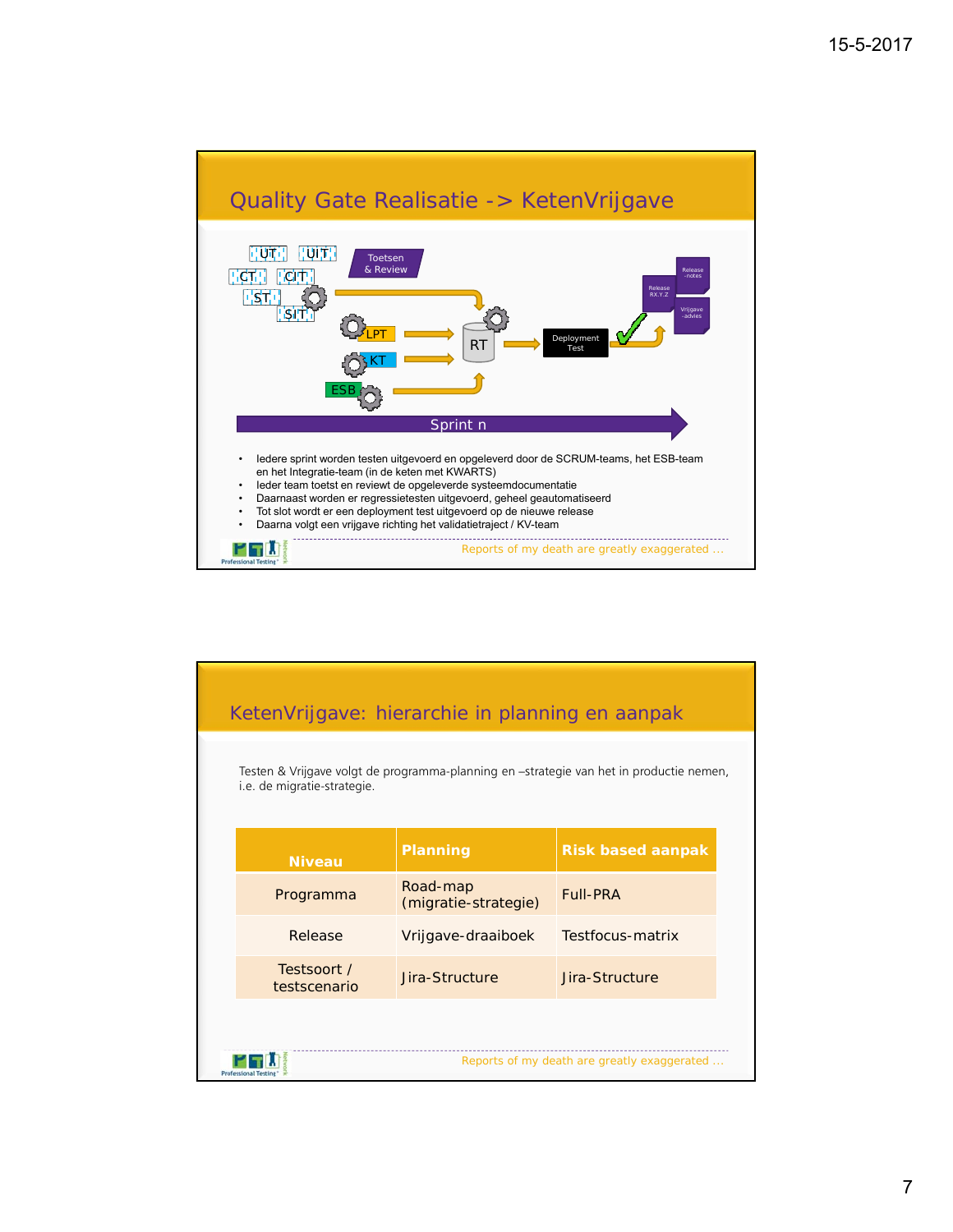

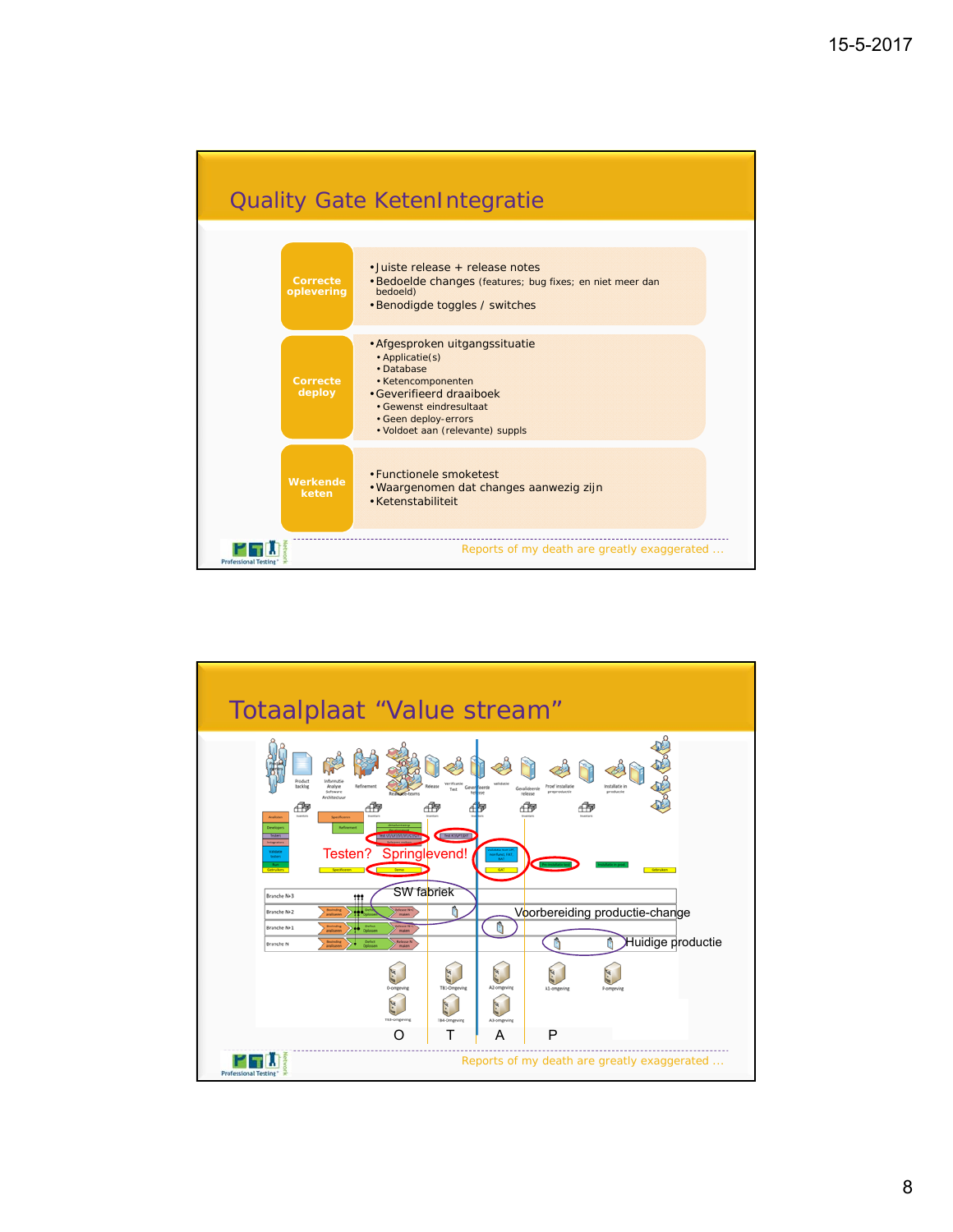